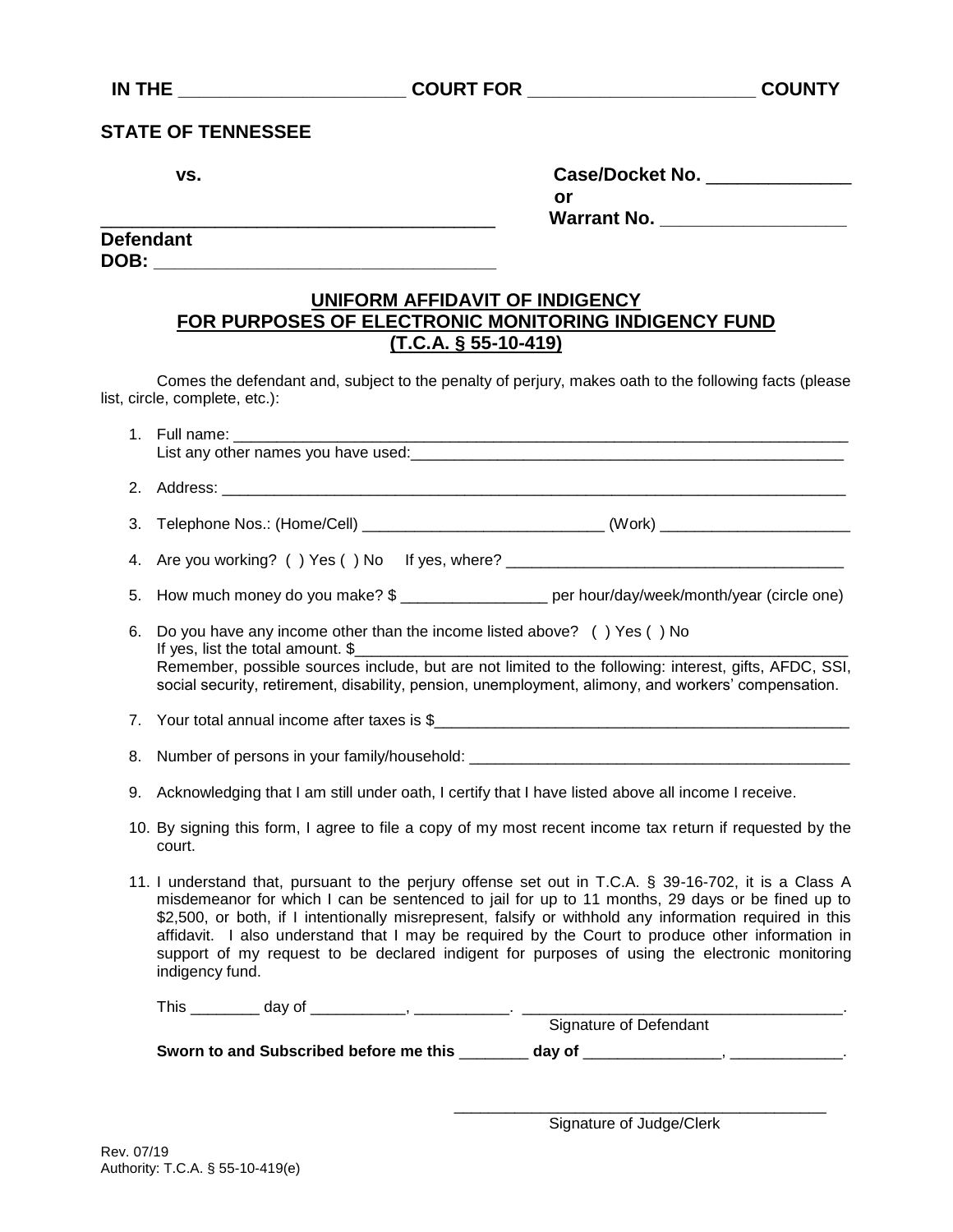# **Order Regarding Indigency Determination for Purposes of Payment by the Electronic Monitoring Indigency Fund**

#### *Judge must check one of the following:*

**\_\_\_\_** I hereby find that the above-named defendant is **NOT** indigent and does not qualify for financial assistance to pay costs associated with a functioning ignition interlock device, transdermal monitoring device, other alternative alcohol or drug monitoring device, or global positioning monitoring device.

## **OR**

**\_\_\_\_** I hereby find that the above-named defendant receives an annual income, after taxes, of 185% or less of the poverty guidelines updated periodically in the federal register by the United States Department of Health and Human Services under the authority of 42 U.S.C. § 9902(2), and that the defendant is therefore indigent and, subject to availability of funds, qualifies for financial assistance to pay costs associated with a functioning ignition interlock device, transdermal monitoring device, other alternative alcohol or drug monitoring device, or global positioning monitoring system.

#### *If defendant is declared indigent, the Judge must complete the next sections:*

1.

Defendant is found to have the ability to pay a portion of the costs associated with the required device, and is ordered to pay \$\_\_\_\_\_\_\_\_\_\_\_\_, pursuant to T.C.A. §55-10-419(b).

Costs associated with the required device in the amount of  $$$ exceed \$200/month, per device, pursuant to T.C.A. §55-10-419(a)(1)(B)] may be reimbursed to the provider by the electronic monitoring indigency fund if eligible.

The total cost of the required device is \$

2. Length of time the defendant is ordered to use/wear the device: \_\_\_\_\_\_\_\_\_\_\_\_\_

3. Number of devices the defendant is ordered to use/wear:

- 4. Type of device(s) ordered:
- \_\_\_\_ Ignition interlock device
- \_\_\_\_ Transdermal monitoring device
- Other alternative alcohol or drug monitoring device (List type of device:

\_\_\_\_\_\_\_\_\_\_\_\_\_\_\_\_\_\_\_\_\_\_\_\_\_\_\_\_\_\_\_\_\_\_) \_\_\_\_ Global positioning monitoring system

**\_\_\_\_\_\_\_\_\_\_\_\_\_\_\_\_\_\_\_\_ \_\_\_\_\_\_\_\_\_\_\_\_\_\_\_\_\_\_\_\_\_\_\_\_\_\_\_\_\_\_\_\_\_\_\_\_\_\_\_ Date** Signature of Judge

*\*\*\*\*\*\* The defendant must submit a copy of this form to the device provider before installation of the ignition interlock device, transdermal monitoring device, other alternative alcohol or drug monitoring device, or global positioning monitoring devices; and the device provider must submit a copy of this form to the state treasurer prior to being reimbursed, along with a copy of the signed court order indicating that the use of the device(s) has been ordered by the Court. Pursuant to T.C.A. § 55-10-419(a)(1)(B), no more than two hundred dollars (\$200.00) per month shall be expended from the fund to pay the costs associated with the device.* 

Rev. 07/19 Authority: T.C.A. § 55-10-419